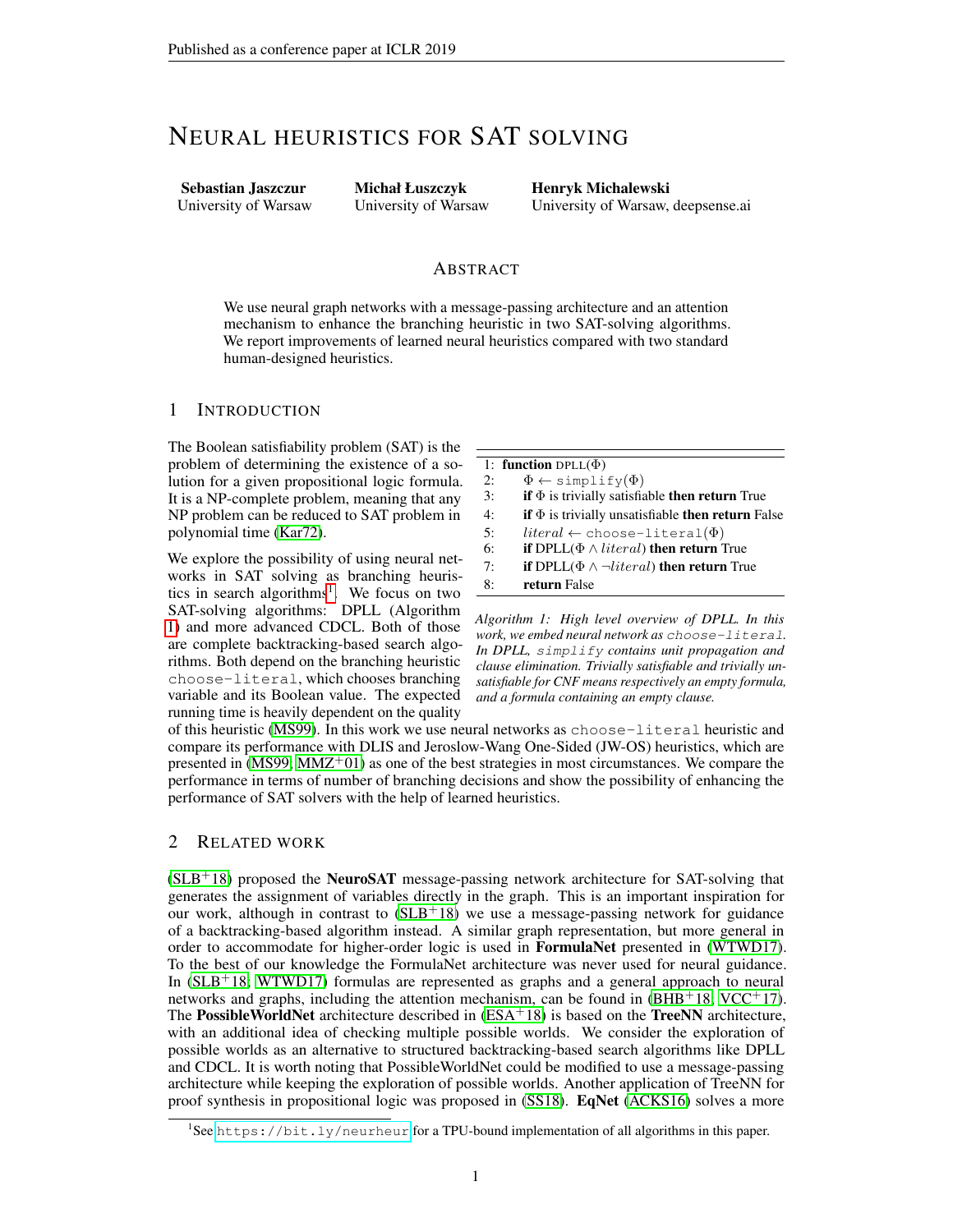general problem of determining equivalence of Boolean (alternatively: arithmetic) expressions (satisfiability can be seen as equivalence to any unsatisfiable formula e.g.  $a \wedge \neg a$ ). However, the formulas solved by EqNet have up to 10 variables and 13 symbols, while we tackle formulas beyond one hundred variables and thousands of symbols. Learned Restart Policy [\(LOM](#page-4-8) $+18$ ) presents a different approach to improve a SAT solver with machine learning, where the network decides at each step whether the algorithm should be restarted to follow another random path in the search tree.

#### <span id="page-1-1"></span>3 ARCHITECTURE

We use a message-passing graph-based neural network architecture similar to NeuroSAT introduced in  $(SLB+18)$  $(SLB+18)$ . The general idea is to represent a formula as a graph with two node types (literal and clause) and two edge types (literal-literal edges represent the negation relation, and clause-literal edges represent relation between each clause and literals it contains). Example formula represented as a graph is shown in Figure [2](#page-1-0) Left. Each node has its own state, represented by an embedding vector. Thanks to this representation, we have the following properties: 1. Invariance to variable renaming. 2. Invariance to negation of all occurrences of a variable. 3. Invariance to permutation of literals in a clause. 4. Invariance to permutation of clauses in a formula.

<span id="page-1-0"></span>

*Figure 2: Left: A graph representation of formula*  $(A \vee \neg C \vee B) \wedge (\neg B \vee C)$  *used in our work. In the model nodes are unlabeled (labels are included only for the reader's convenience). Different colors mark two distinct types of nodes (clause and literal) and two distinct types of edges (literal-literal and clause-literal). Right: Overview of message-passing architecture. In each iteration we take as the input: connection matrix between clauses and literals (*CCL*), connection between literals and their negations (*CLL*), literal embeddings from previous iteration (*LE<sub>t−1</sub>), and clause embeddings from previous iteration (CE<sub>t−1</sub>). We use 5 separate MLPs, *which share parameters across iterations. Aggregation method depends on a model, see the description below.*

We initialize all embedding vectors with a trainable initial embedding, different for each type of node. Then we run a number of iterations (from 20 to 40 in our experiments), visualized in Figure [2](#page-1-0) Right. Each iteration consists of three stages: Stage 1. Message: Each node generates a message vector  $V$  (and a vector  $K$  if needed) based on its embedding, to every connected node.  $V$  and  $K$  are generated with a three-layer MLP with LeakyReLU [\(MHN13\)](#page-4-9) activation after each hidden layer and linear activation after the last layer. **Stage 2.** Aggregate: all messages are delivered according to the connection matrix, then aggregated for each receiver with one of the aggregation functions (described in the next paragraph). Stage 3. Update: Each node updates its embedding based on its previous embedding and aggregated received messages. New embedding is computed by a three-layer MLP with LeakyReLU activation after each hidden layer and sigmoid activation after the last layer.

We explore two different aggregation methods. The first is the average of received  $V$  vectors. The second method is a modified attention mechanism. As a message, instead of just a single vector  $V$ , we send two vectors,  $V$  and  $K$ . Receiving node generates one vector  $Q$  based on its embedding, and the result of aggregation is  $\sum_i V_i$  sigmoid( $K_i \cdot Q$ ). Thanks to this, each message may be selectively rejected or accepted by the receiver, depending on relation between  $K$  and  $Q$ . The intuitive difference between this mechanism and the standard attention is as follows: the standard attention as in  $(VCC<sup>+</sup>17)$  $(VCC<sup>+</sup>17)$  chooses one message to look at, while our mechanism rejects or accepts messages independently and looks at their sum.

Like NeuroSAT, our architecture learns to predict satisfiability of the whole formula (which we name *sat prediction*). However, it also predicts, for each literal separately, the existence of a solution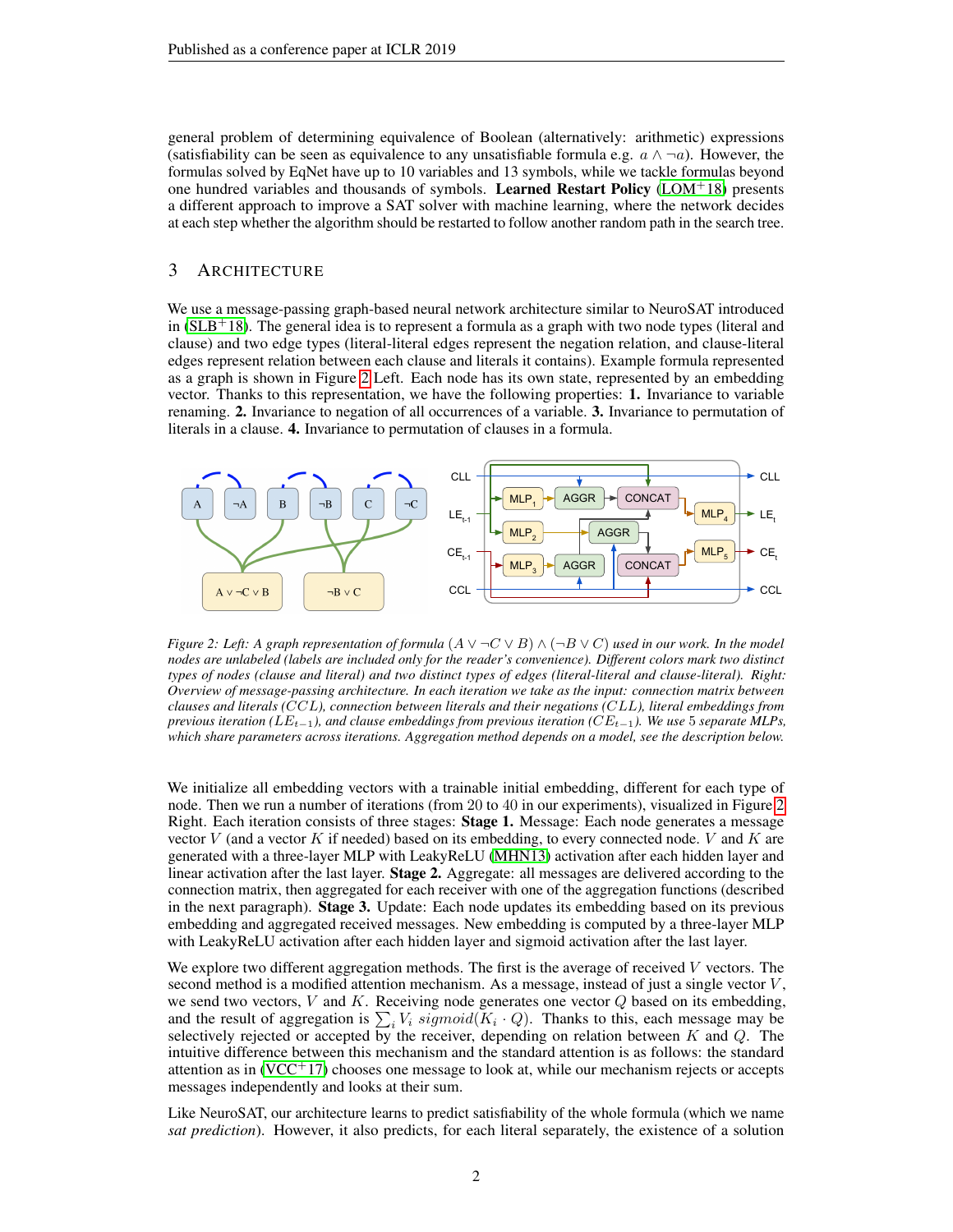with this literal (which we name *policy prediction*). To get *policy prediction* we add on top of each literal's embedding in each iteration a logistic regression (with parameters shared across all literals and iterations). To get *sat prediction* we add a linear regression on top of each literal's embedding in each iteration, and then apply a sigmoid on sum of their outputs. We define *sat loss* as cross-entropy loss between the *sat prediction* and the ground truth. We define *policy loss* as zero if formula is unsatisfiable and as the average of cross-entropy losses between *policy predictions* and ground truths if whole formula is satisfiable. To get a loss of the whole model we sum together both losses for every iteration.

## 4 EXPERIMENTAL RESULTS

Dataset and training details. To train and evaluate the models we use a class of SAT problems  $SR(n)$  introduced and described in detail in [\(SLB](#page-4-3)<sup>+</sup>18). It is parametrized only by n – the number of variables used in a formula. Both the size and the number of clauses vary. The dataset is balanced in terms of number of satisfiable and unsatisfiable examples. Each of the  $SR(n)$  samples has two labels (see Section [3\)](#page-1-1): *sat* indicating whether the formula Φ is satisfiable and *policy* indicating for each literal l whether  $\Phi \wedge l$  is satisfiable. We generate each of those numbers by running MiniSat 2.2 [\(ES03\)](#page-4-10). Sample random  $SR(30)$  formulas are solved by MiniSAT 2.2 in 0.007 seconds, while  $SR(110)$  takes 0.137 second and  $SR(150)$  takes 3.406 seconds (for a Xeon E5-2680v3@2.5 GHz computer). We have trained separate models on SR(30), SR(50), SR(70) and SR(100). Table [1](#page-2-0) shows the details of the training procedure. Metrics *sat* error and *policy* error are defined as mean absolute error of sat or policy prediction versus labels. The presented models are message-passing neural networks with our modified attention mechanism.

<span id="page-2-0"></span>

| <b>Problem</b> | Loss                                                   | <i>sat</i> error |     | <i>policy</i> error Batch size Train, steps Train, time |                 |
|----------------|--------------------------------------------------------|------------------|-----|---------------------------------------------------------|-----------------|
| SR(30)         | $28.178 \pm 0.672$ $0.084 \pm 0.004$ $0.050 \pm 0.002$ |                  | 128 | 1200K                                                   | 20 <sub>h</sub> |
| SR(50)         | $32.024 \pm 0.555$ $0.233 \pm 0.017$ $0.105 \pm 0.006$ |                  | 64  | 600K                                                    | 12 <sub>h</sub> |
| <b>SR(70)</b>  | $33.010 \pm 0.482$ $0.266 \pm 0.033$ $0.110 \pm 0.007$ |                  | 64  | 600K                                                    | 22h             |
| SR(100)        | $34.227 \pm 0.127$ $0.319 \pm 0.007$ $0.123 \pm 0.002$ |                  | 32  | 1200K                                                   | 28h             |

*Table 1: Each of the models was trained on SAT samples drawn from the distribution marked in the first column. The metrics: loss, sat error and policy error are evaluated on an independently generated evaluation set. The values indicate mean and standard deviation over 3-5 trained models. Models were trained using single TPU v2.*

<span id="page-2-3"></span>Experiment 1: comparison of all models with DLIS and JW-OS heuristics. We evaluated the DPLL algorithm guided by our 4 kinds of models described above and compared to DPLL guided by JW-OS and DLIS. As a performance consideration we decided to stop DPLL after 1000 steps (see Experiment 2 below for a comparison without this restriction) and count the number of solved formulas out of 100 in each class. We present the results in Figure [3.](#page-2-1) For this and subsequent experiments we only consider satisfiable  $SR(n)$  samples. JW-OS proved to be the best on average classes of problems:  $SR(50)$  and  $SR(70)$ , whereas neural guidance-based algorithms proved to be the best on large problems:  $SR(90)$  and  $SR(110)$ .

<span id="page-2-1"></span>

*Figure 3: Performance of DPLL with different guidance heuristics on specific problem sizes. The* x *axis indicates the class of the evaluation set: evaluation is performed on fresh randomly chosen one satisfiable hundred* SR(x) *formulas. The* y *axis in-*

*dicates the percent of instances (out of 100) solved*

*by DPLL within 1000 steps.*

Experiment 2: detailed comparison with the JW-OS heuristic. We have selected the SR(50) model for a detailed comparison of the learned heuristics versus JW-OS and for the sake of this comparison designed hybrid guidance algorithm that uses a model trained on  $SR(50)$  (a fixed one of the three similar replicas) and switches to JW-OS when the network predicts sat probability below a threshold of 0.3 [2](#page-2-2) . We then compared the new hybrid guidance with the heuristic JW-OS without the 1000 step restriction. JW-OS was selected on the basis of Experiment 1. The experiment shows that the hybrid approach is faster in terms of number of steps in a significant majority of cases, both when used with DPLL (Figure [4](#page-3-0) Left) and with CDCL (Figure [4](#page-3-0) Right).

<span id="page-2-2"></span><sup>&</sup>lt;sup>2</sup>We leave further parameter and model searches as a topic which should be considered in the full version of this paper.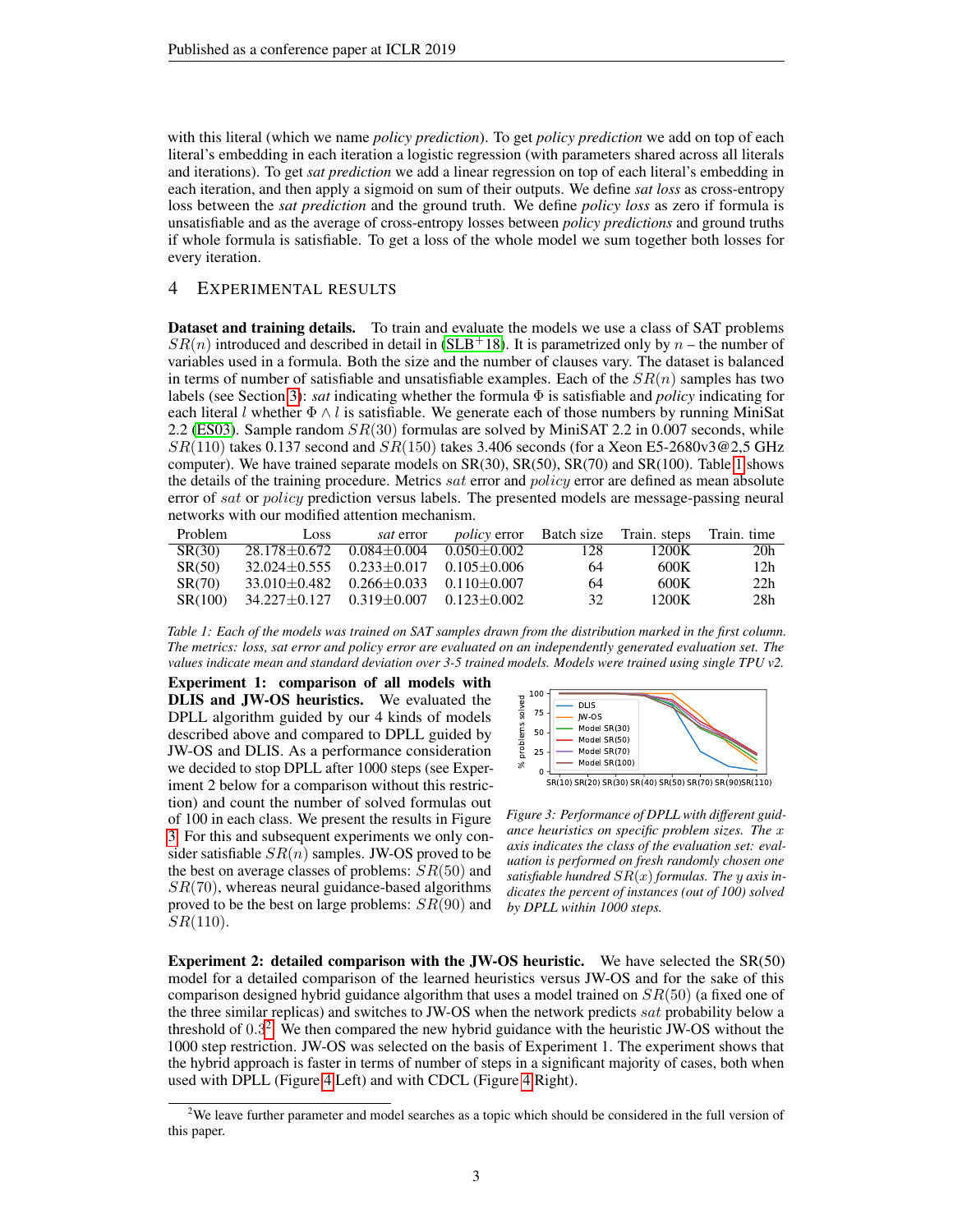<span id="page-3-0"></span>

*Figure 4: Left: Comparison of Hybrid (ours) and JW-OS as heuristics in DPLL. We measure the performance of each method according to the number of steps required to find a solution for a given SAT instance. A method wins if it solves a given instance in a smaller number of steps. The blue bar reflects the percentage of formulas where the Hybrid (ours) method won, the green bar means that JW-OS won, and the orange bar means that there was a draw. Right: the same for CDCL.*

Experiment 3: an ablation for the attention mechanism. From experiments presented in Figure [5](#page-3-1) follows that in most cases attention improved evaluation metrics by a significant margin. Only in the case of  $SR(30)$ , level 20 attention degraded the model performance. For  $SR(50)$ , level 40 the metrics with and without attention stayed within the standard deviation of each other.

Reproducibility. For each set of hyperparameters (e.g.  $SR(30)$ , level 40), we trained five models. We considered a model not correctly trained if adding it to the set of models raised standard deviation of the losses above 1, see Table [1.](#page-2-0) We excluded such models (up to 2 models out of 5 for a set of hyperparameters) from further comparisons and left the question of

<span id="page-3-1"></span>

*Figure 5: Comparison of policy error with and without attention. The presented values are mean and standard deviation over 3-5 trained models calculated on the evaluation set.*

stability of training as a topic of further investigations. The code including hyperparameters is published at <https://bit.ly/neurheur>. Our code is based on TensorFlow ( $AAB+15$ ). It uses a CDCL implementation by [\(Zho18\)](#page-5-2). We access MiniSat through PySAT interface [\(IMM18\)](#page-4-12).

# 5 CONCLUSIONS AND FUTURE WORK

In this work we have shown three experiments confirming that SAT-solving can be augmented by neural networks. The message-passing architecture augmented by attention performs competitively comparing with standard heuristics when evaluated on relatively large propositional problems, including problems with more than a hundred variables (see Section [4\)](#page-2-3). From the ablation presented in Experiment 3 follows that the message-passing architecture that uses the attention mechanism overall performs better then the same architecture without attention and we attribute it to a selective acceptance of incoming messages made possible by the attention mechanism. We believe that using an appropriately large computing infrastructure the learning process can be extended to more complex examples and that in the near future parallelization combined with a variant of the message-passing architecture can be used to train models which will tackle larger SR problems, and possibly SAT problem classes currently beyond the reach of SAT-solvers. As a future step we consider extending our improved heuristics so that a neural network would be able to control other aspects of the SAT solver behavior, like restarting and backtracking. Eventually, other prediction targets, including expected number of steps, may be beneficial. Once we exhaust the pool of available supervised data it would be interesting to apply reinforcement learning methods, including methods recently presented in [\(KUMO18\)](#page-4-13). In this work we focus on the number of steps of the algorithm rather than execution time. Moving the main loop of DPLL or CDCL to a tensor computation graph would be a step towards making the algorithms more competitive in terms of the execution time.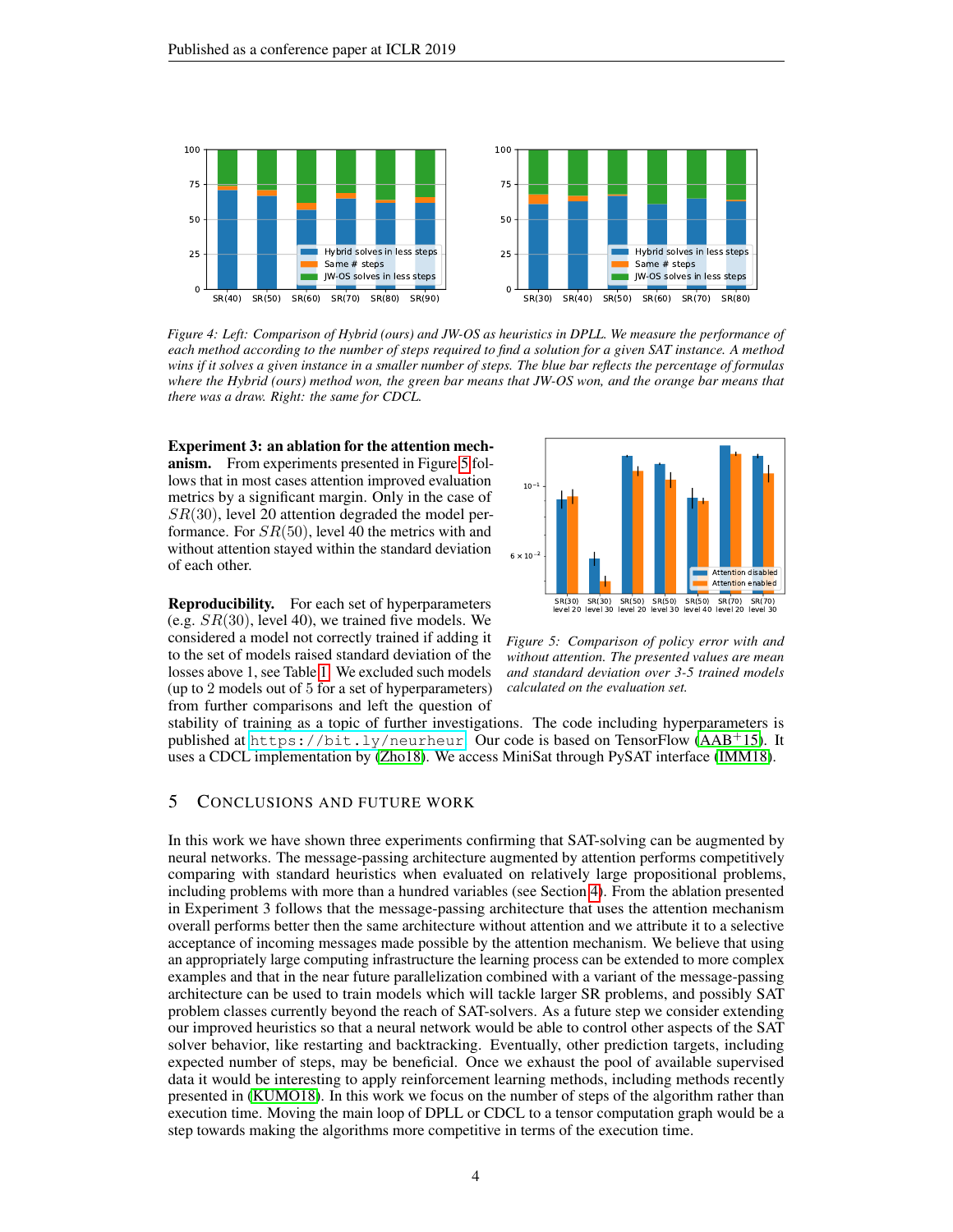## **REFERENCES**

- <span id="page-4-11"></span>[AAB+15] Martín Abadi, Ashish Agarwal, Paul Barham, Eugene Brevdo, Zhifeng Chen, Craig Citro, Greg S. Corrado, Andy Davis, Jeffrey Dean, Matthieu Devin, Sanjay Ghemawat, Ian Goodfellow, Andrew Harp, Geoffrey Irving, Michael Isard, Yangqing Jia, Rafal Jozefowicz, Lukasz Kaiser, Manjunath Kudlur, Josh Levenberg, Dandelion Mané, Rajat Monga, Sherry Moore, Derek Murray, Chris Olah, Mike Schuster, Jonathon Shlens, Benoit Steiner, Ilya Sutskever, Kunal Talwar, Paul Tucker, Vincent Vanhoucke, Vijay Vasudevan, Fernanda Viégas, Oriol Vinyals, Pete Warden, Martin Wattenberg, Martin Wicke, Yuan Yu, and Xiaoqiang Zheng. TensorFlow: Large-scale machine learning on heterogeneous systems, 2015. Software available from tensorflow.org.
- <span id="page-4-7"></span>[ACKS16] Miltiadis Allamanis, Pankajan Chanthirasegaran, Pushmeet Kohli, and Charles A. Sutton. Learning continuous semantic representations of symbolic expressions. *CoRR*, abs/1611.01423, 2016.
- <span id="page-4-4"></span>[BHB+18] Peter W. Battaglia, Jessica B. Hamrick, Victor Bapst, Alvaro Sanchez-Gonzalez, Vinícius Flores Zambaldi, Mateusz Malinowski, Andrea Tacchetti, David Raposo, Adam Santoro, Ryan Faulkner, Çaglar Gülçehre, Francis Song, Andrew J. Ballard, Justin Gilmer, George E. Dahl, Ashish Vaswani, Kelsey Allen, Charles Nash, Victoria Langston, Chris Dyer, Nicolas Heess, Daan Wierstra, Pushmeet Kohli, Matthew Botvinick, Oriol Vinyals, Yujia Li, and Razvan Pascanu. Relational inductive biases, deep learning, and graph networks. *CoRR*, abs/1806.01261, 2018.
	- [ES03] Niklas Eén and Niklas Sörensson. An extensible sat-solver. In *Theory and Applications of Satisfiability Testing, 6th International Conference, SAT 2003. Santa Margherita Ligure, Italy, May 5-8, 2003 Selected Revised Papers*, pages 502–518, 2003.
- <span id="page-4-10"></span><span id="page-4-5"></span>[ESA<sup>+</sup>18] Richard Evans, David Saxton, David Amos, Pushmeet Kohli, and Edward Grefenstette. Can neural networks understand logical entailment? *CoRR*, abs/1802.08535, 2018.
- <span id="page-4-12"></span>[IMM18] Alexey Ignatiev, Antonio Morgado, and Joao Marques-Silva. PySAT: A Python toolkit for prototyping with SAT oracles. In *SAT*, pages 428–437, 2018.
- <span id="page-4-0"></span>[Kar72] R. Karp. Reducibility among combinatorial problems. In R. Miller and J. Thatcher, editors, *Complexity of Computer Computations*, pages 85–103. Plenum Press, 1972.
- <span id="page-4-13"></span>[KUMO18] Cezary Kaliszyk, Josef Urban, Henryk Michalewski, and Mirek Olsák. Reinforcement learning of theorem proving. *CoRR*, abs/1805.07563, 2018.
- <span id="page-4-8"></span>[LOM<sup>+</sup>18] Jia Hui Liang, Chanseok Oh, Minu Mathew, Ciza Thomas, Chunxiao Li, and Vijay Ganesh. Machine learning-based restart policy for CDCL SAT solvers. In *Theory and Applications of Satisfiability Testing - SAT 2018 - 21st International Conference, SAT 2018, Held as Part of the Federated Logic Conference, FloC 2018, Oxford, UK, July 9-12, 2018, Proceedings*, pages 94–110, 2018.
- <span id="page-4-9"></span>[MHN13] Andrew L. Maas, Awni Y. Hannun, and Andrew Y. Ng. Rectifier nonlinearities improve neural network acoustic models. In *in ICML Workshop on Deep Learning for Audio, Speech and Language Processing*, 2013.
- <span id="page-4-2"></span>[MMZ<sup>+</sup>01] Matthew W. Moskewicz, Conor F. Madigan, Ying Zhao, Lintao Zhang, and Sharad Malik. Chaff: Engineering an efficient SAT solver. In *Proceedings of the 38th Design Automation Conference, DAC 2001, Las Vegas, NV, USA, June 18-22, 2001*, pages 530–535, 2001.
	- [MS99] Joao Marques-Silva. The impact of branching heuristics in propositional satisfiability algorithms. In *EPIA*, 1999.
- <span id="page-4-6"></span><span id="page-4-3"></span><span id="page-4-1"></span>[SLB<sup>+</sup>18] Daniel Selsam, Matthew Lamm, Benedikt Bünz, Percy Liang, Leonardo de Moura, and David L. Dill. Learning a SAT solver from single-bit supervision. *CoRR*, abs/1802.03685, 2018.
	- [SS18] Taro Sekiyama and Kohei Suenaga. Automated proof synthesis for propositional logic with deep neural networks. *CoRR*, abs/1805.11799, 2018.